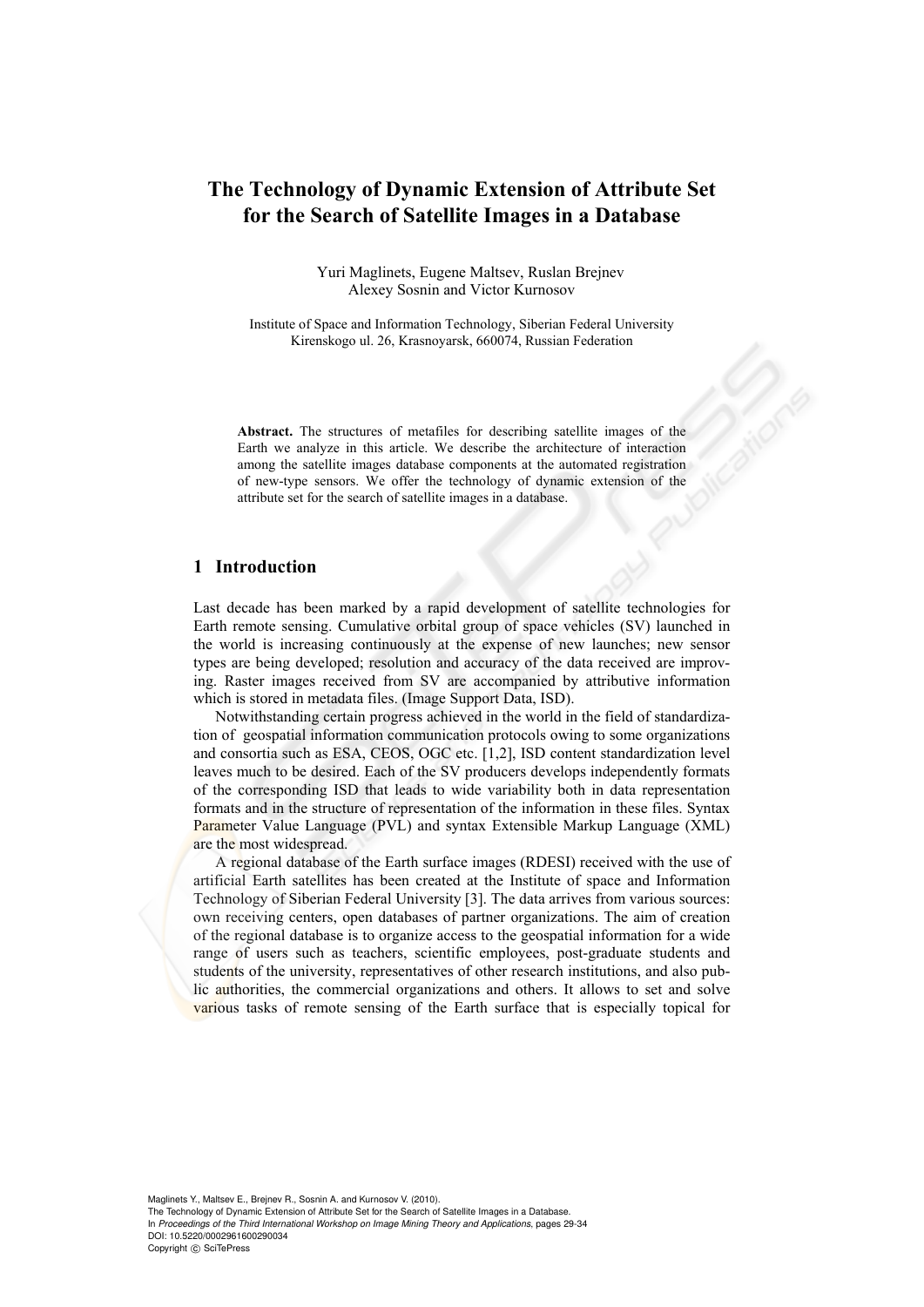sparsely populated Central Siberia where remote sensing becomes the only reliable source of information for decision-making, taking into account underdeveloped transport infrastructure in this region.

It is known that the number of attributes of a separate ISD file can reach several hundred. ISD files from different satellites generally contain different groups of attributes. A structure of information queries of the user of the system differs considerably as well. It is due to the differences in purposes of using the system (scientific, educational, industrial), solved problems, operational experience and other factors, characteristic for this or that user of the system.

Thus it is topical to discuss questions concerning adaptation of satellite images database to the constantly changing requirements of users and appearance of new data representations caused by new-type sensors registered in the system.

In this work we offer a technology of automated RDESI adaptation to the constantly changing external conditions.

## **2 A Review of the ISIT SFU (Institute of Space and Information Technology, Siberian Federal University) Satellite Images Database**

At present we have data collected from optical satellites: Landsat 4-5 sensor TM, Landsat 1-5 sensor MSS, Landsat-7 sensor ETM+, SPOT-2/4 sensor HRV and HRV(IR), Terra and Aqua, sensor MODIS. The support of following metadata formats has been realised:

satellite SPOT-4; extension .dim; metadata standard DIMAP is based on XML

satellites Landsat 4-5 TM ; extension .txt; syntax PVL;

satellite Landsat 7 ETM+ ; extension .met; syntax PVL;

satellite QuickBird; extension .IMD; syntax PVL;

satellites Terra\Modis, Aqua \Modis; extension .txt; syntax PVL;

Each satellite image in a database correlates with a certain territory and is presented as a set of raster layers of various spectral channels, generally with different spatial resolution, united into GeoTIFF format, or one of its analogues and ISD accompanying it, describing different attributes of the given image (scene). Indexation of already stored and newly arriving satellite images is realized by means of separate modules which parse metafiles of its type of satellite data and select necessary image attributes and characteristics already specified. The data from different sensors has different sets of metadata attributes. For example, attribute "cloud cover" is absent in SPOT-4 satellite products, but is present in some products of Landsat and Terra\Modis.

With the course of time the number of the satellites launched increases, the capacity of sensors installed on board widens. In this connection attribute sets for one scene are extended. Besides, when new users are added to the system, attribute sets for searching necessary satellite images are modified.

Traditional ways of building systems of processing of satellite information call for writing (modification) programs for parsing of metadata for each of the fixed cases of the system extension. The alternative way is to embed parsers from other producers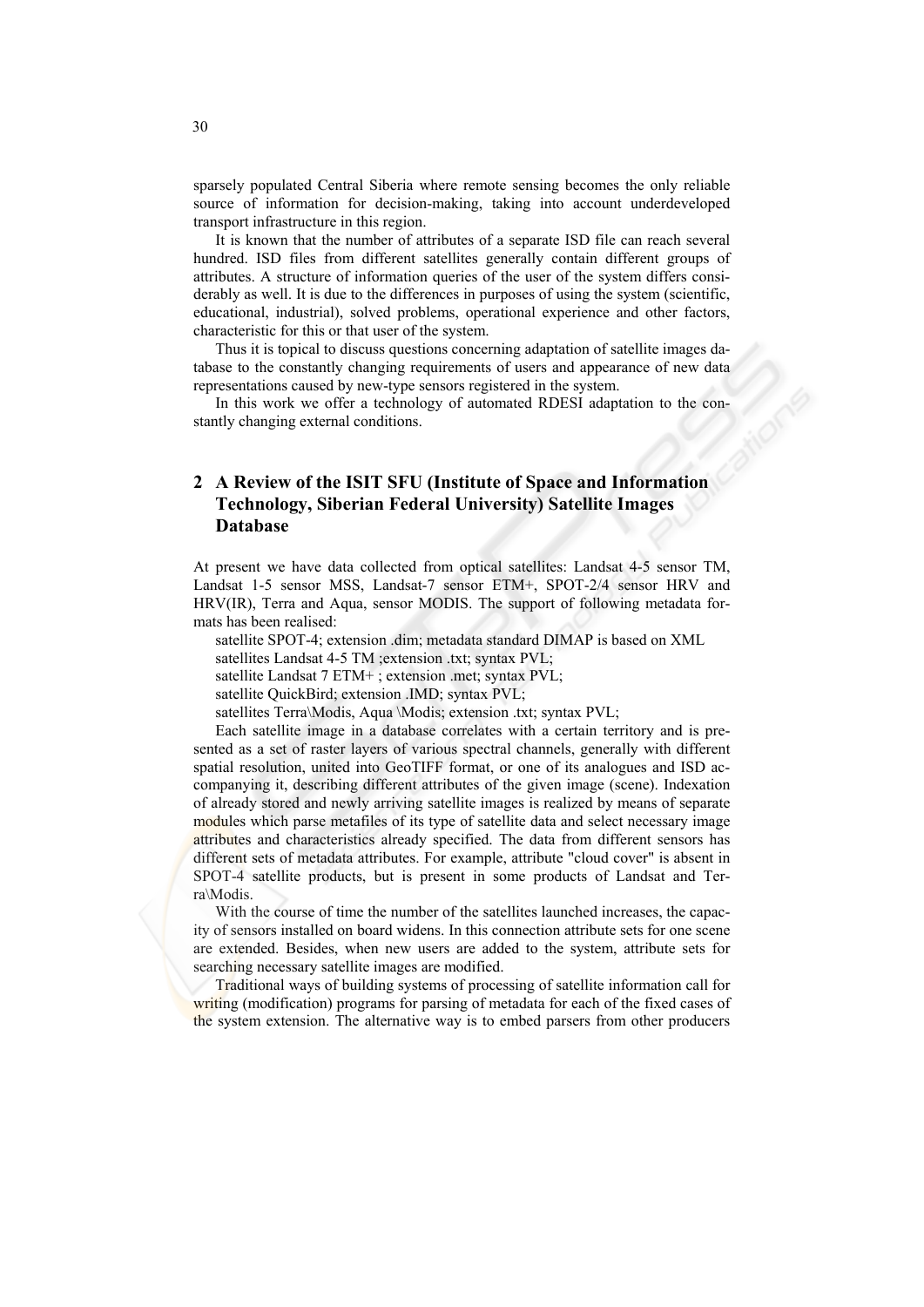into the system. Both ways require certain expenses (working hours of programmers, software purchase). Frequent software updating, carried out by developers in the course of step-by-step system engineering, have led to understanding the necessity of partial automation of this process. Reengineering of database architecture allowed to pass from architecture based on a set of highly tailored parsers to the architecture based on the one adjustable metadata parser.

## **3 Architecture of the Satellite Images Database Components Interaction at the Automated Registration of Sensors of a New Type**

We introduce the architecture of component interaction for a developed database (Fig. 1).



**Fig. 1.** The architecture of component interaction for a satellite images database.

Database architecture components are distributed into 3 logical levels: image indexation level, level of storage of image indexes, image search level.

Image indexation level is presented by a module of metadata parsing and the rule base for metadata parsing.

Level of storage of image indexes is realized as a relational database with geospatial operations support. It is realized as the storage of image metadata and accompanying supplementary information necessary for functioning of the components of other levels.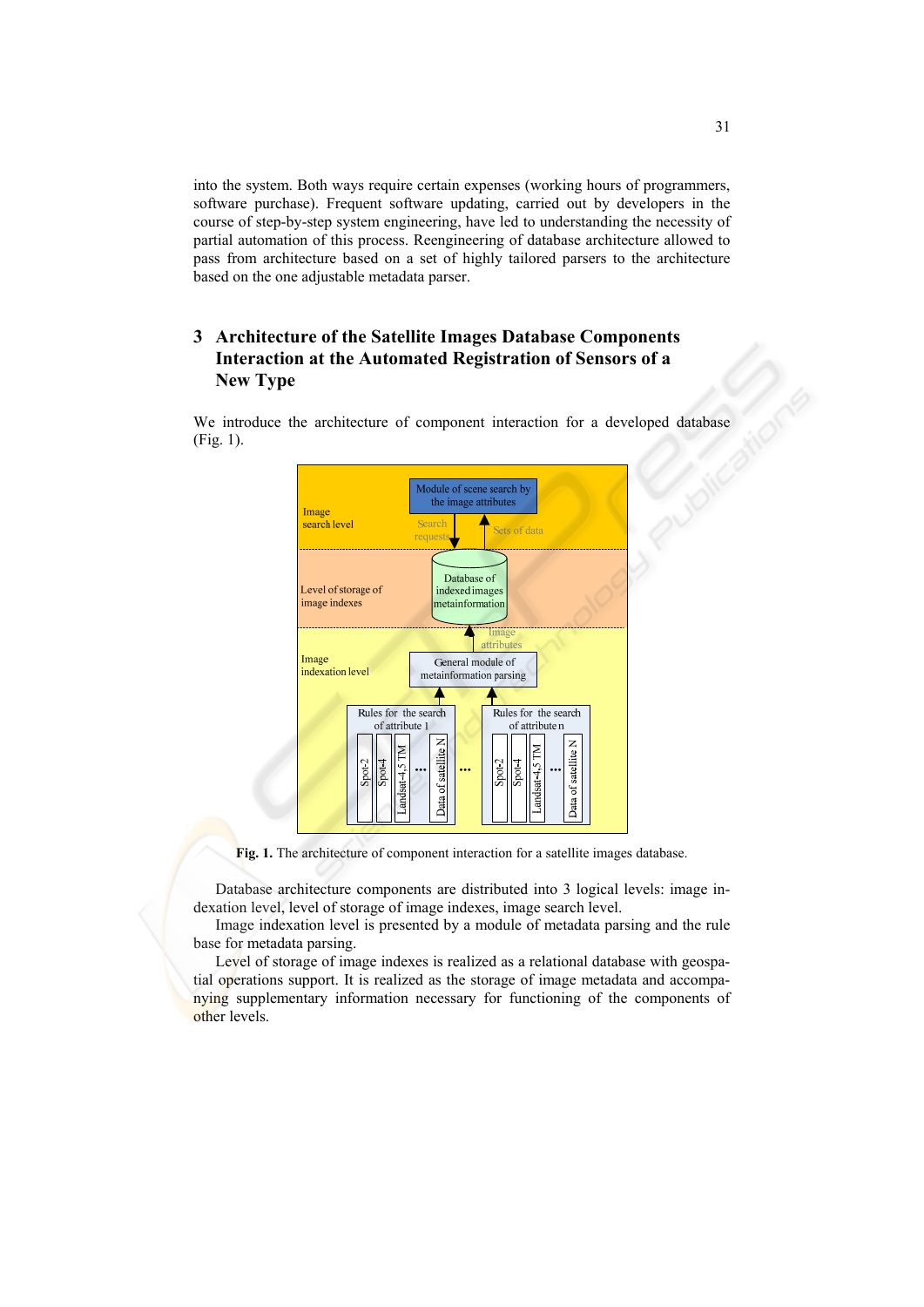Module of satellite scene search by image attributes is functioning at the image search level. The basis of the given module is made of a criteria mechanism connecting user interface, allowing to create search requests, with indexed attributes of the image stored in the relational database.

The scheme of the resulting database is presented below (Fig. 2).



**Fig. 2.** Scheme of the relational database for storage of satellite image attributive information.

A table with description of a database scheme is presented below:

| <b>Table 1.</b> The description of database components scheme. |  |  |  |  |
|----------------------------------------------------------------|--|--|--|--|
|----------------------------------------------------------------|--|--|--|--|

| Table name                                   | Function                                                                                                                  |  |  |
|----------------------------------------------|---------------------------------------------------------------------------------------------------------------------------|--|--|
| <b>SATELLITE IMAGES</b>                      | Contains the identifier of each satellite image<br>(scene) and the accompanying metadata file<br>saved as a bit sequence  |  |  |
| <b>BLOB IMAGES</b>                           | Contains a quicklook of each scene                                                                                        |  |  |
| <b>ATTRIBUTES</b>                            | Contains attributes for each scene                                                                                        |  |  |
| <b>TYPE VALUES</b><br><b>TYPE ATTRIBUTES</b> | Is a directory of types of attribute<br>Is a directory of attributes for all the scenes used<br>for indexation and search |  |  |
| <b>TYPE RULES</b>                            | Contains templates for lexical analysis of vari-<br>ous metafile types                                                    |  |  |
| <b>RULES</b>                                 | Contains the rules for searching attribute types<br>in a metadata                                                         |  |  |
| <b>CRITERIES</b>                             | Contains connections between user interface<br>elements and the attribute type used for the<br>scene search               |  |  |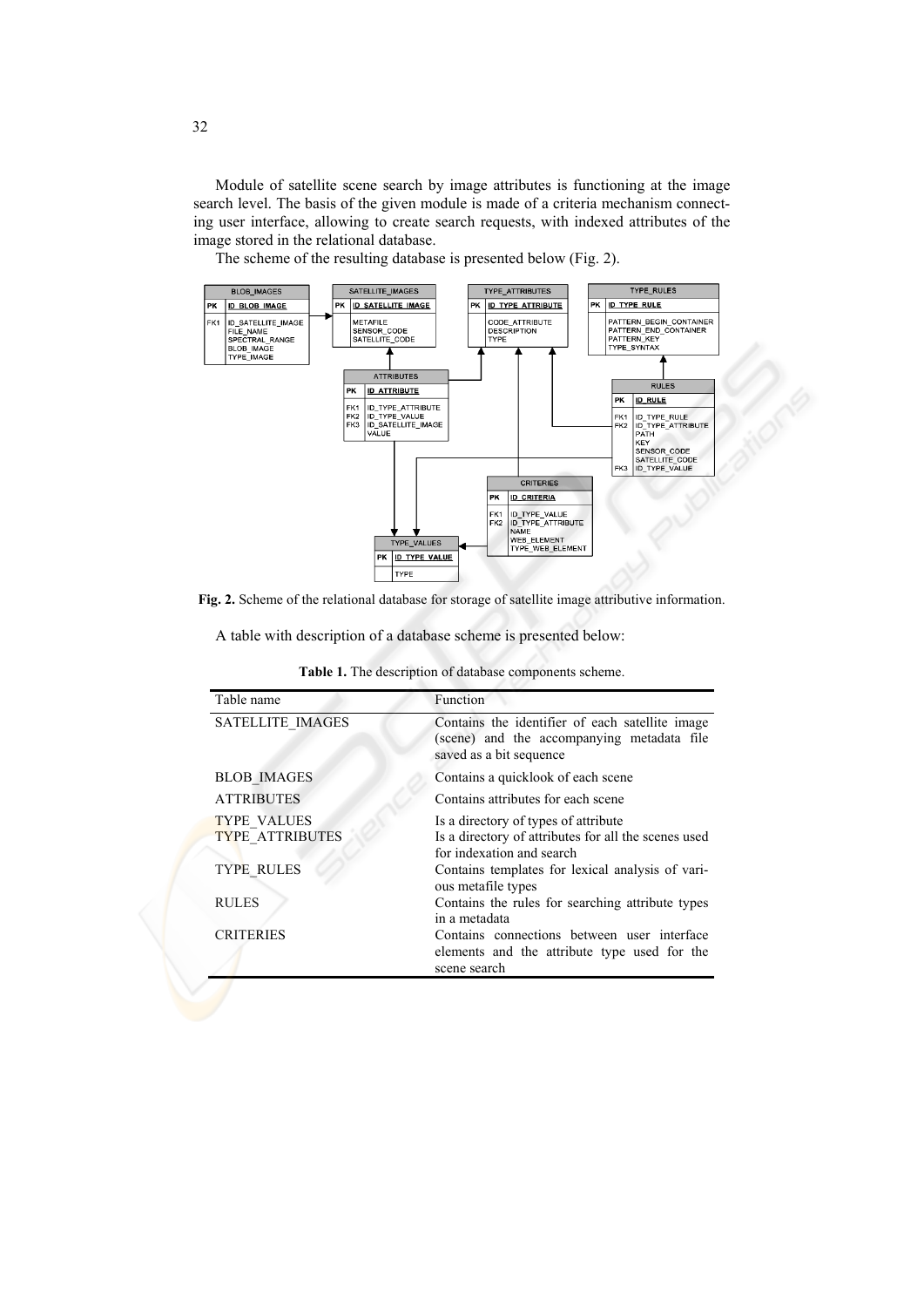## **4 Process of Dynamic Extension of the Supported Satellites Nomenclature**

Process of expansion of image attributes in RDESI can be described as follows: newly added attribute which gives the possibility of satellite data search realization should be subjected to preliminary indexation. The process of formalization of rule types describing the metafile structure template and a set of rules for search of the necessary attribute in each metadata file type was provided for this purpose. Then adding of new attribute records in the corresponding tables of the relational database is carried out. After that reindexation of the whole image storehouse and selection of a new (never used before) data attribute is performed. For the possibility of search request formation and new attribute support there is a new search criterion in user interface being created which is connected to a new image attribute. One of the predetermined elements of display in user interface is directed to the given attribute. From the point of view of a system administrator, it is necessary to point a new attribute in the administrator interface, to specify its metafile search rules, to create a new criterion of search for this attribute and to compare the criterion with the display type in the user interface.

At adding a new type of satellite data the description of which has the structure different from the ones already existing, the process is reduced to selection of necessary attributes from a metafile and formalization of rules on their reception.

Here is an example of a part of accompanying metafile structure of the data received from satellite "Landsat-7":

 $GROUP = METADATA FILE;$  GROUP = ORTHO\_PRODUCT\_METADATA3 SCENE UL CORNER LAT =  $+69.3563042$ END\_GROUP = ORTHO\_PRODUCT\_METADATA

END\_GROUP = METADATA\_FILE

Here is an example of attribute receiving rule formalization: "upper left corner of the image" from Landsat 7 ETM+ (syntax PVL):

select parent container: METADATA\_FILE

select child container: ORTHO\_PRODUCT\_METADATA

select key value: SCENE\_UL\_CORNER\_LAT

Formal record of the rule for the given example in the database is as follows (Table 1 and Table 2):

|  |  | <b>Table 2.</b> Part of table "TYPE RULES". |
|--|--|---------------------------------------------|
|  |  |                                             |

| PATTERN BEGIN<br><b>CONTAINER</b> | PATTERN END<br><b>CONTAINER</b> | PATTERN KEY |
|-----------------------------------|---------------------------------|-------------|
| $GROUP = \{0\}$                   | $END$ GROUP = {0}               | {0}= {1}    |